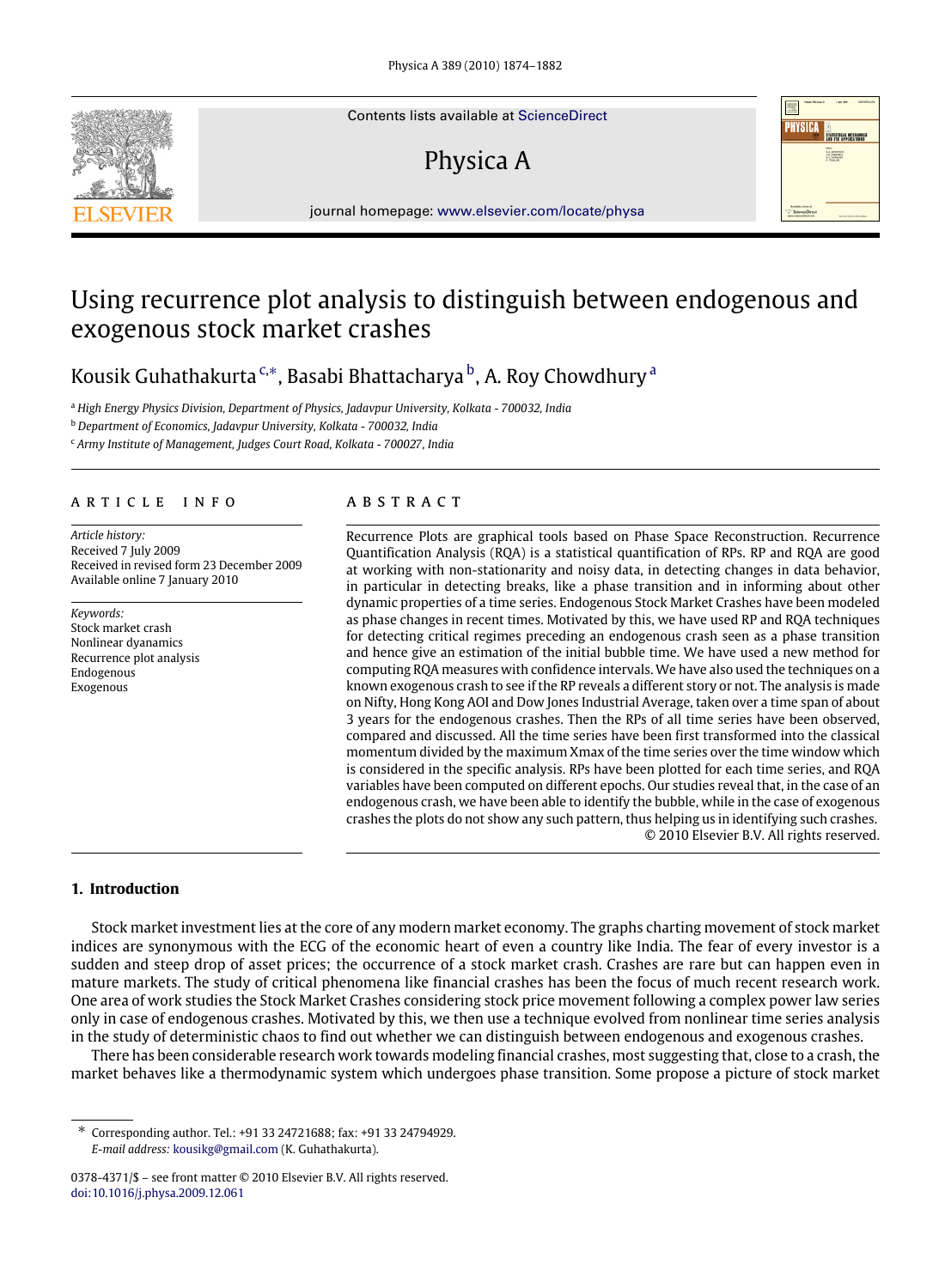crashes as critical points in a system with discrete scale invariance. The critical exponent is then complex, leading to logperiodic fluctuations in stock market indices. This picture is in the spirit of the known earthquake-stock market analogy and of recent work on log-periodic fluctuations associated with earthquakes [\[1,](#page--1-0)[2\]](#page--1-1). Some has shown that stock market crashes are caused by the slow build up of long-range correlations between traders, leading to a collapse of the stock market in one critical instant. A crash is interpreted as a critical point [\[3,](#page--1-2)[4\]](#page--1-3).

Mostly, these recent works have shown an analogy between crashes and phase transition [\[3–7\]](#page--1-2); as in earthquakes, log periodic oscillations have been found before some crashes [\[8](#page--1-4)[,9\]](#page--1-5), and then it was proposed that an economic index *y*(*t*) increases as a complex power law, whose representation is

$$
y(t) = A + B\ln(t_c - t)1 + C\cos[\omega\ln(t_c - t) + \phi]
$$
\n(1.1)

where *A*, *B*, *C*,  $\omega$ ,  $\phi$  are constants and  $t_c$  is the critical time (rupture time).

An endogenous crash is preceded by an unstable phase where any information is amplified; this critical period is called the speculative bubble.

Recurrence Plots are graphical tools elaborated by Eckmann, Kamphorst and Ruelle in 1987 and are based on Phase Space Reconstruction [\[10\]](#page--1-6). In 1992, Zbilut and Webber [\[11\]](#page--1-7) proposed a statistical quantification of RPs and gave it the name of Recurrence Quantification Analysis (RQA). RP and RQA are good at working with non-stationarity and noisy data, in detecting changes in data behavior, in particular in detecting breaks, like a phase transition [\[12\]](#page--1-8), and in informing about other dynamic properties of a time series [\[10\]](#page--1-6). Most of the applications of RP and RQA are at this time in the field of physiology and biology, but some authors have already applied these techniques to financial data [\[13–15\]](#page--1-9). We have used RP and RQA techniques for examining both endogenous and exogenous crash data to find out the distinction between the two phenomena. Then we have used these techniques in detecting critical regimes preceding an endogenous crash seen as a phase transition and hence give an estimation of the initial bubble time. We have worked with data from the US, Indian and Hong Kong Stock markets. To the best of our knowledge this combination of three different categories of market in terms of efficiency has not been analyzed together before. However, an important work on Indian Stock exchanges was carried out by Pan and Sinha [\[16\]](#page--1-10).

#### **2. Recurrence analysis**

A recurrence plot (RP) is a graph that shows all those times at which a state of the dynamical system recurs. In other words, the RP reveals all the times when the phase space trajectory visits roughly the same area in the phase space.<sup>[1](#page-1-0)</sup>

Natural processes can have a distinct recurrent behavior (e.g. periodicities (as seasonal or Milankovich cycles)) but also irregular cyclicities (as El Nino Southern Oscillation). Moreover, the recurrence of states, in the meaning that states are arbitrarily close after some time, is a fundamental property of deterministic dynamical systems and is typical for nonlinear or chaotic systems. The recurrence of states in nature has been known for a long time and has also been discussed in early publications (e.g. recurrence phenomena in cosmic-ray intensity, [\[17\]](#page--1-11)).

Eckmann et al. [\[10\]](#page--1-6) have introduced a tool which can visualize the recurrence of states *x<sup>i</sup>* in a phase space. Usually, a phase space does not have a dimension (two or three) which allows it to be pictured. Higher dimensional phase spaces can only be visualized by projection into the two or three dimensional sub-spaces. However, Eckmann's tool enables us to investigate the *m*-dimensional phase space trajectory through a two-dimensional representation of its recurrences. Such recurrence of a state at time *i* at a different time *j* is marked within a two-dimensional squared matrix with one and zero dots (black and white dots in the plot), where both axes are time axes. This representation is called the recurrence plot (RP). Such an RP can be mathematically expressed as

$$
R_{i,j} = \Theta(\epsilon_i - ||x_i - x_j||), \quad x_i \in \diamond^m, \ i, j = 1, \ldots, N
$$

where  $R_{i,j}$  is the recurrence plot, N is the number of considered states  $x_i$ ,  $\epsilon_i$  is a threshold distance,  $\|\diamond\|$  a norm and  $\Theta(\diamond)$ the Heaviside function. The Heaviside step function is given by:

$$
\Theta(x) = 0 \quad \text{if } x < 0
$$
\n
$$
\Theta(x) = 1 \quad \text{if } x \ge 0.
$$

The threshold distance is called the delay factor and the number of considered states is called the embedding dimension.

<span id="page-1-0"></span> $<sup>1</sup>$  A phase space is a space in which all possible states of a system are represented, with each possible state of the system corresponding to one unique</sup> point in the phase space. In a phase space, every degree of freedom or parameter of the system is represented as an axis of a multidimensional space. For every possible state of the system, or allowed combination of values of the system's parameters, a point is plotted in the multidimensional space. Often this succession of plotted points is analogous to the system's state evolving over time. In the end, the phase diagram represents all that the system can be, and its shape can easily elucidate qualities of the system that might not be obvious otherwise. A phase space may contain very many dimensions.